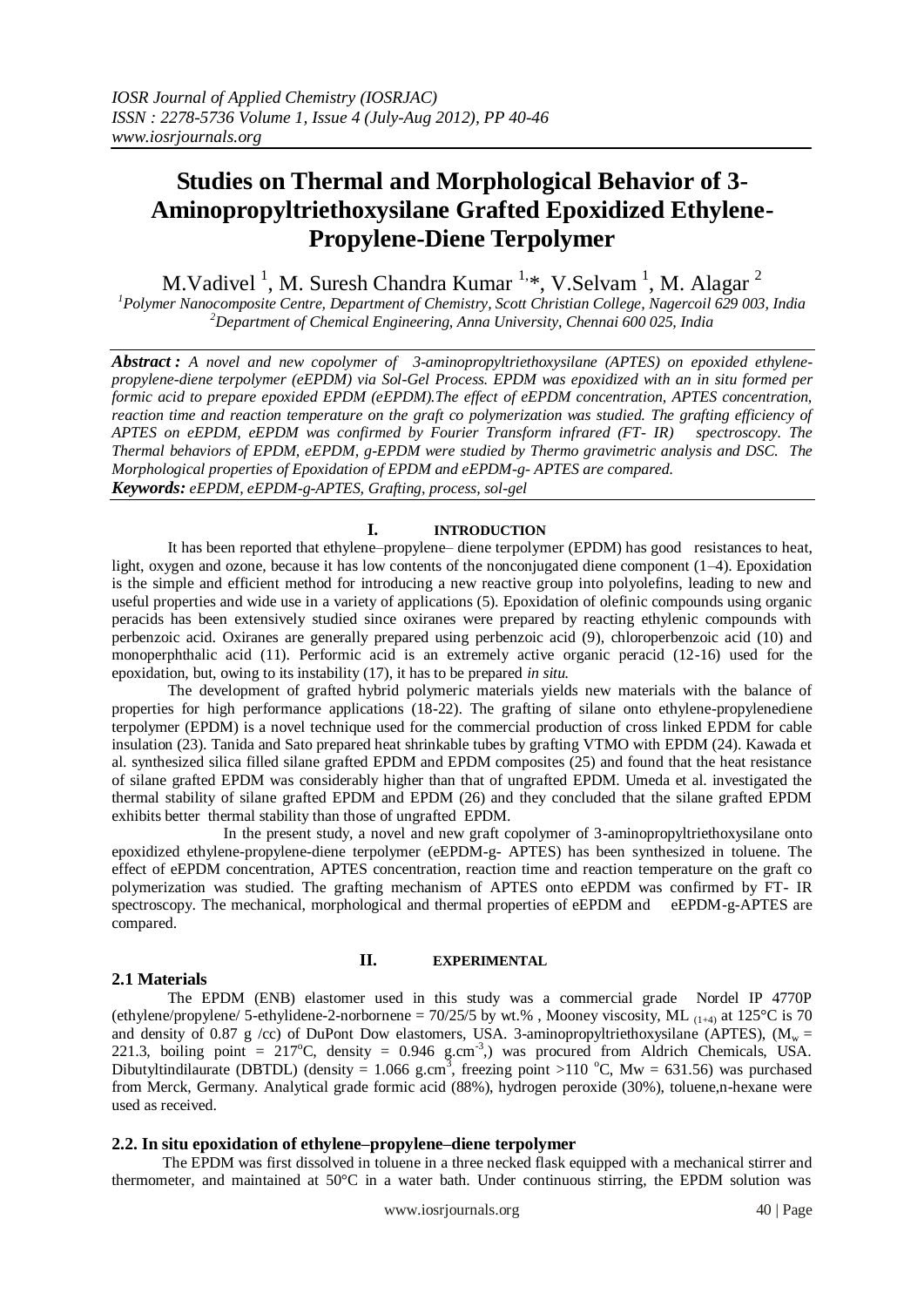acidified stepwise with 88% formic acid to pH 2–3. The epoxidation was performed by dropping the required amount of  $H_2O_2$  (30%) for 30 min. A rapid introduction of this reagent is not recommended, because it causes excessive development of oxygen due to the decomposition of hydrogen peroxide at high temperature. The reaction was continued for 7 h at 50°C. After epoxidation, the rubber was coagulated in acetone, thoroughly washed with distilled water, soaked in 1% w/v  $Na_2CO_3$  solution for 24 h, and finally rinsed with distilled water. The rubber prepared was dried in a vacuum oven at 40°C to a constant weight.

# **2.3. Preparation of eEPDM-g-APTES**

The grafting reactions were carried out in 500 ml three necked round bottom flask equipped with a reflux condenser, a Teflon-coated magnetic stirring bar and a nitrogen inlet. A given amount of eEPDM was dissolved in 200 ml toluene in the flask. APTES at a given mole ratio was dissolved in 50 ml of toluene and then added with dibutyltindilaurate (1%). The reaction was carried out under various experimental conditions (Table 1). After the completion of reaction, the products were precipitated with methanol, filtered and dried in vacuum.

## **2.4. Isolation of graft terpolymer**

 In the synthesis, the products obtained consists of ungrafted eEPDM, poly(aminopropyltriethoxysilane) and eEPDM-g-APTES. The ungrafted eEPDM was separated from rest of the products by extraction using nhexane. The 3-aminopropyltriethoxysilane grafted eEPDM (eEPDM-g- APTES) was separated from poly(aminopropyltriethoxysilane) using DMF where the former is soluble and latter is insoluble.

 The total conversion (%) was calculated from the ratio of the total weight of products formed to the weight of eEPDM charged. The grafting ratio and grafting efficiency were determined on the basis of changes in polymer weight during the reaction process and the total amount of eEPDM-g-APTES formed respectively. The grafting ratio and grafting efficiency were calculated from the following equations:

| Total conversion (%)         | $\equiv$ | Total weight of polymers formed |       |      |
|------------------------------|----------|---------------------------------|-------|------|
|                              |          | Weight of eEPDM charged         | x 100 |      |
| Grafting ratio (%)           |          | Weight of eEPDM-g-APTES         |       | 100  |
|                              |          | Weight of eEPDM charged         | x     |      |
| Grafting efficiency $(\%)$ = |          | Weight of eEPDM-g-APTES         |       | -100 |
|                              |          | Total weight of polymers formed |       |      |

## **2.5. Measurements**

 EPDM, eEPDM and eEPDM-g-APTES were characterized with the help of IR spectra obtained from Shimadzu-1800S, using solvent casted thin films. The tensile tests were carried out using a universal testing machine (ZWICK-1484) at 27  $\degree$ C with a cross head speed was 500 mm/min. using dumbell shaped tensile specimens according to ASTM D 412-87. The hardness of the samples was measured according to ASTM D 2240-86. The DSC was performed on a NETZSCH DSC 200 thermal analyzer under nitrogen flow in the temperature range -100 to 400 °C, with a heating rate of 10 °C/min. Thermo gravimetric analysis (TGA) were carried using a NETZSCA TG 209 instrument under nitrogen atmosphere at a heating rate of 10  $^{\circ}$ C/min. A Quanta-200, FEG, scanning electron microscope was employed to examine the morphology of the gold coated surfaces of cryogenically fractured samples.

## **III. RESULTS AND DISCUSSION**

 The tentative grafting reaction mechanism of APTES onto eEPDM is presented in Scheme 1. The grafting mechanism proceeds via aminolysis reaction where the eEPDM (ENB) polymeric chain covalently bonds with the silane after sol-gel processing.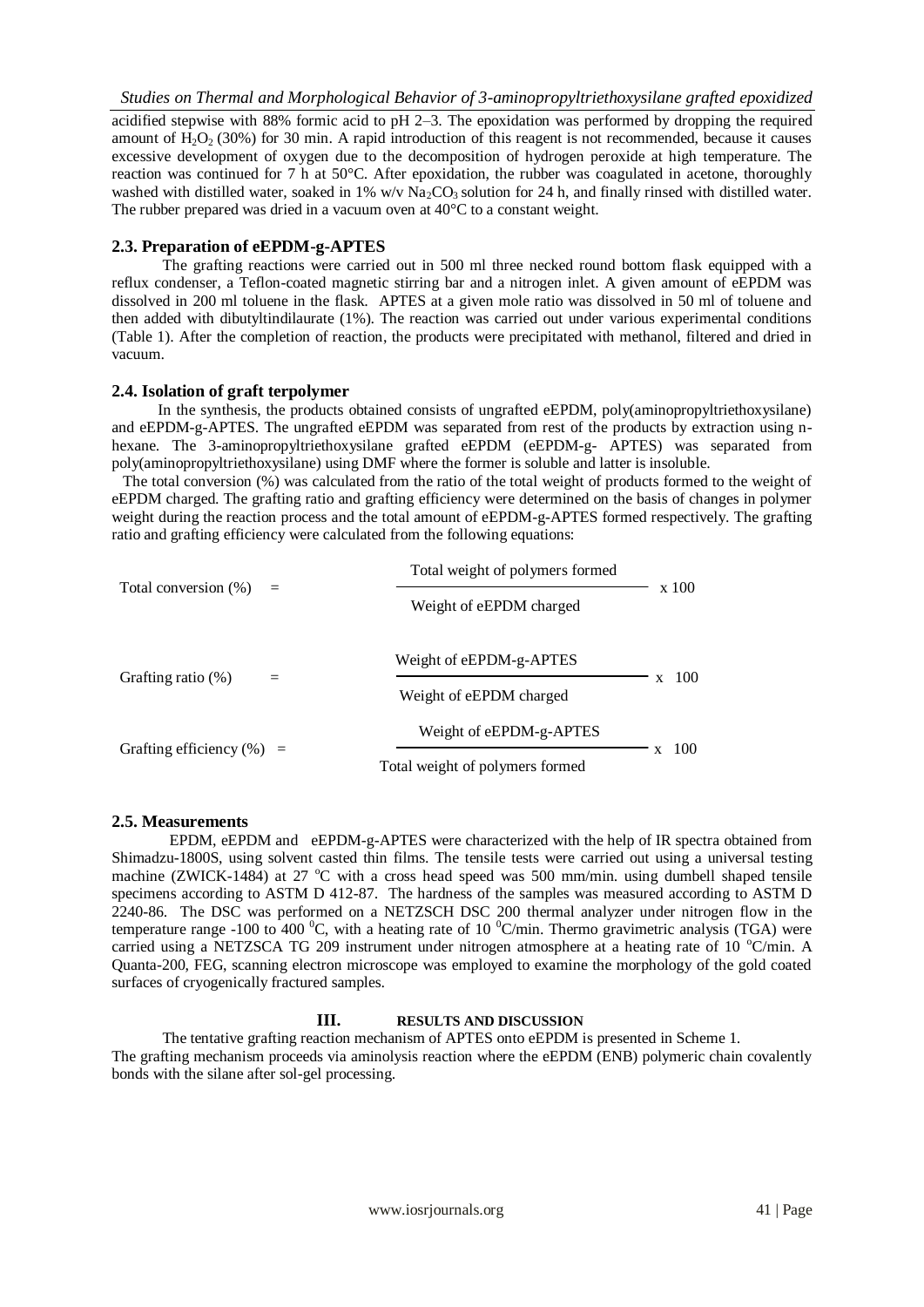

Scheme 1 Schematic representation of grafting between eEPDM and APTES

#### **3.1 Fourier-transform infrared spectroscopy**

 Fig. 1 shows the FTIR spectra of EPDM, eEPDM and eEPDM-g-APTES. The IR spectra of EPDM (Fig. 1(a)) shows the C-H stretching vibration (aliphatic) at 2911 cm<sup>-1</sup>,  $-CH_2$  rocking vibration at 1451 cm<sup>-1</sup>, CH<sub>3</sub> symmetric bending vibration at 1367 cm<sup>-1</sup> due to the presence of propylene group,  $-(CH<sub>2</sub>)<sub>n</sub>$ – wagging vibration at 721 cm<sup>-1</sup> due to the presence of polyethylene chain, C–C stretching vibration at 2851 cm<sup>-1</sup>, and the unsaturation band  $(>C=CH-)$  at  $811 \text{ cm}^{-1}$  due to the presence of ENB content. The FTIR spectra of eEPDM (Fig. 1(b)) was characterized by the presence of a epoxide band at 870 cm<sup>-1</sup> due to asymmetric epoxide ring stretching. Furthermore, the intensity of the  $\geq$ C=CH– band at 811 cm<sup>-1</sup> decreases because of the epoxidation of EPDM, which demonstrates that the C=C double bond in EPDM was converted to the epoxy functional group in eEPDM. The conversion of double bonds to epoxide was obtained as 50% (ca.2.4 mol %). To take advantage of relative change of absorbance at 811 and 870 cm<sup>-1</sup>, a quantitative analysis was performed by area measurement of methyl deformation band at 1369 cm<sup>-1</sup> as internal standard (22). Fig. 1(c) illustrates the IR spectra of eEPDM-g-APTES which reveals: O-H stretching vibration at 3250 cm<sup>-1</sup>, C-H stretching vibration at 2900 cm<sup>-1</sup> and C-H deformation at 1443 cm<sup>-1</sup>. The disappearance of the absorption band at 870 cm<sup>-1</sup> clearly indicates that the reaction at the epoxide groups has proceeded. A new band has been formed at 1080 cm<sup>-1</sup> that is characteristic of Si-O bonds derived from APTES.



Fig. 1 FTIR spectra of (a) EPDM (b) eEPDM and (c) eEPDM-g-APTES

## **3.2 Effect of reaction conditions on graft copolymerization 3.2.1 Effect of eEPDM content**

 The effect of eEPDM content on the graft copolymerization is presented in Fig. 2. The grafting reaction was carried out at 80◦C for 4 h with 2.5 wt.% of APTES. The grafting efficiency increase linearly with increase in concentration of eEPDM, due to the availability of epoxy ring present in eEPDM. The grafting efficiency for 10 wt.% eEPDM is 20% and that of 30 wt.% is 30%. With higher concentrations of eEPDM, more active centers are generated in the system and thus the grafting efficiency increases. On the other hand, at lower concentrations of eEPDM, the fewer the active centers, and thus higher degree of homopolymerization of APTES.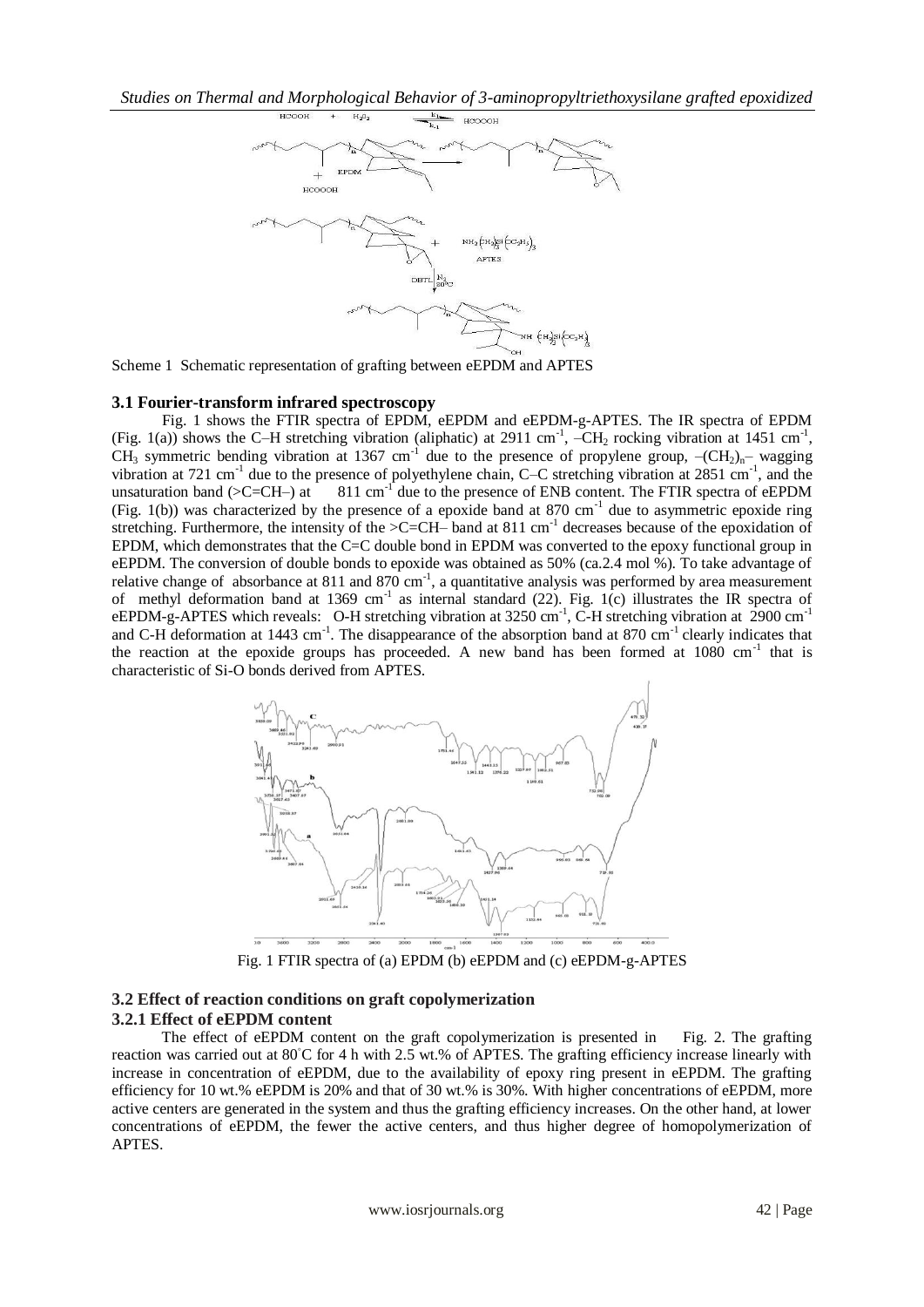

Fig.2. Plot of grafting efficiency against eEPDM concentration (APTES, 2.5 wt%; reaction temperature, 80°C; reaction time, 4 h).

### **3.2.2 Effect of APTES concentration**

 Fig. 3 shows the effect of APTES concentration on the grafting efficiency. The grafting reactions were carried out at  $80^{\circ}$ C for 4 h with 1, 1.5, 2, 2.5 and 3 wt.% of APTES onto eEPDM. The grafting efficiency increases with increase in APTES concentration and attains the maximum and then declines down. The grafting efficiency for 2 wt.% of APTES is 23.83 whereas the highest grafting efficiency of 25.01 is observed for 2.5wt% of APTES. But, when the grafting was carried out using 3 wt% APTES, the grafting efficiency decreases to 20%. The dramatic decline of grafting efficiency at higher concentration of APTES is due to the formation of homopolymer. These homopolymer successfully hinder the rate of penetration of APTES molecules to eEPDM macro radicals, resulting in decrease in grafting efficiency.



Fig.3. Plot of grafting efficiency against APTES concentration (reaction temperature, 80°C; reaction time, 4 h).

# **3.2.3 Effect of reaction time**

 The efficiency of grafting of APTES onto eEPDM with respect to reaction time, is given in Fig. 4. The reactions were carried out at  $80^{\circ}$ C with 0.1 wt.% of DBTL for 2, 4, 6, 8 and 10 h. It is observed that the grafting efficiency increases with increase in reaction time upto 4 h, and beyond 4 h there was no appreciable effect observed on the grafting efficiency. However, the total conversion increases with increase in reaction time due to the formation of the homopolymer.



Fig.4. Plot of grafting efficiency against reaction time ((APTES, 2.5 wt%; reaction temperature, 80°C).

#### **3.2.4 Effect of reaction temperature**

 The influence of temperature on the grafting is presented in Fig. 5. The reaction was carried out with 2.5wt.% of APTES and 0.1wt.% of DBTL at different temperatures, namely, 40, 50, 60, 70 and 80°C. The grafting efficiency increases with increasing reaction temperature from 40 to  $80^{\circ}$ C due to increase in the rate of decomposition of epoxidation group. However beyond  $80^{\circ}$ C there was no appreciable change in the grafting efficiency observed, which indicates the completion of the reaction.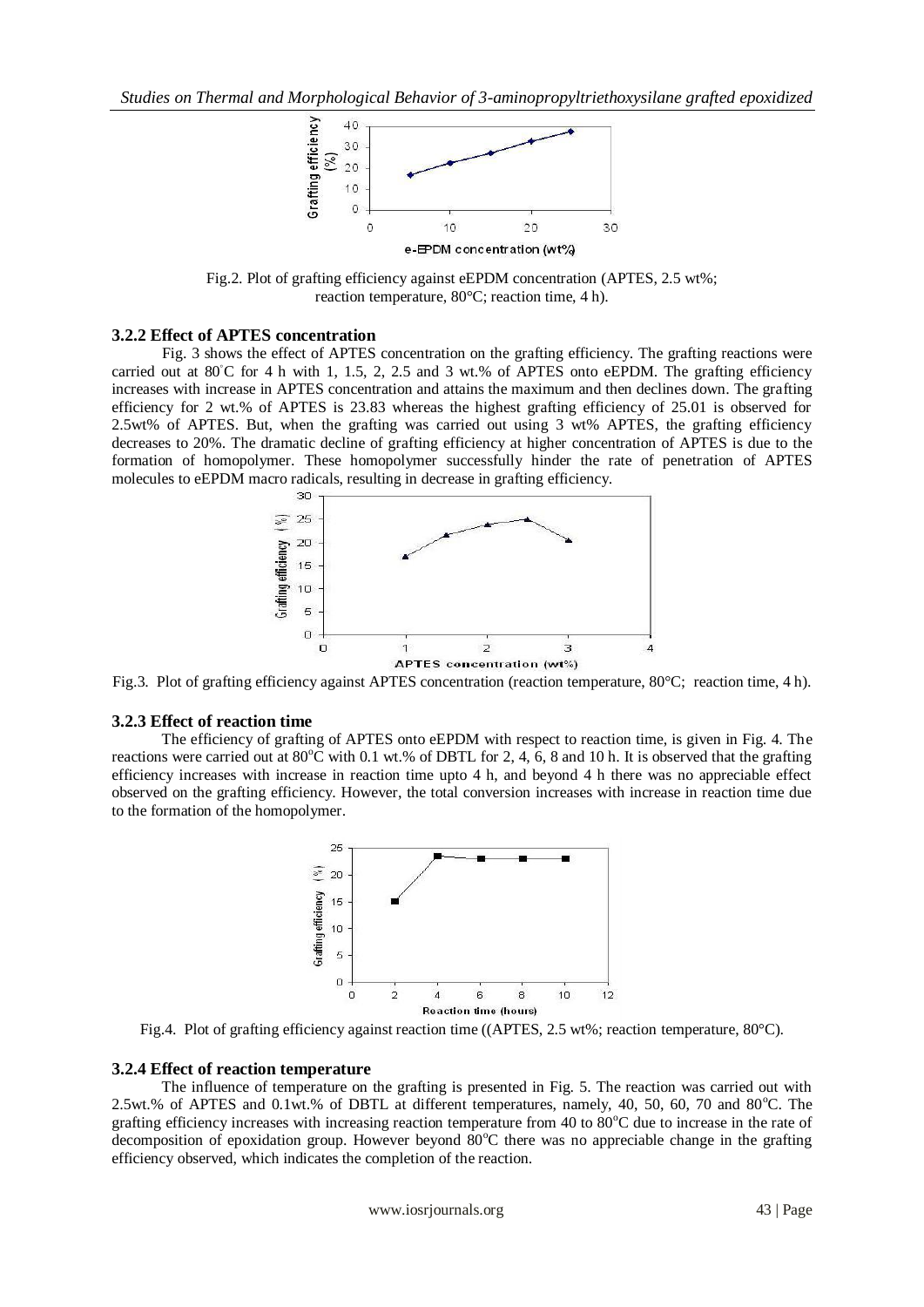

Fig.5. Plot of grafting efficiency against reaction temperature ((APTES, 2.5 wt%; reaction time, 4 h).

| Condition                  | Description |     |    |     |    |  |  |
|----------------------------|-------------|-----|----|-----|----|--|--|
| eEPDM Concentration        |             | 10  | 15 |     | 25 |  |  |
| <b>APTES</b> Concentration |             | 1.5 |    | 2.5 | 3  |  |  |
| Reaction time (h)          |             |     |    |     |    |  |  |
| Reaction<br>temperature    | 50          | 60  | 70 | 80  |    |  |  |
|                            |             |     |    |     |    |  |  |

Table 1 Conditions of graft copolymerization

#### **3.3 Thermal properties**

.

 The effect of APTES grafting on thermal properties was determined by thermo gravimetric analyzer. Thermograms of EPDM, eEPDM and eEPDM-g- APTES are given in Fig. 6. The inception decomposition temperature of EPDM, eEPDM and eEPDM  $g$ - APTES are 440, 444 and 449  $^{\circ}$ C respectively. Similarly the final decomposition temperatures of EPDM, eEPDM and eEPDM -g- APTES are 482, 486 and 490 °C respectively. The higher thermal stability of eEPDM compared to EPDM can be explained by the substitution of the double bond on the EPDM side chain with the epoxy rings (25). The grafting of APTES onto eEPDM also increases both inception and final decomposition temperatures because of the inherent high heat resistances of EPDM and APTES (26).

 The glass transition behaviour of the hybrid material is associated with cooperative motion of large chain segment. The DSC results of EPDM, eEPDM and eEPDM g- APTES are shown in Fig. 7. The midpoints of the transition temperature curve in the DSC curve are recorded as Tg values. The Tg values EPDM, eEPDM and eEPDM-g-APTES are -43,-40 and -36<sup>°</sup>C. The glass transition temperatures *Tg*, increased due epoxidation. The increase in *T*g as a result of epoxidation may be caused by the presence of the polar epoxide group, which gives more rigid backbone than the unsaturated group (27, 28). The results also indicate that the Tg value for eEPDM-g-APTES is higher than eEPDM and EPDM, due to the silane content. Similar behaviour was obtained for PMMA-MSMA hybrid system (29)



Fig. 6. TGA curves of (a) EPDM (b) eEPDM (c) eEPDM-g-APTES

www.iosrjournals.org 44 | Page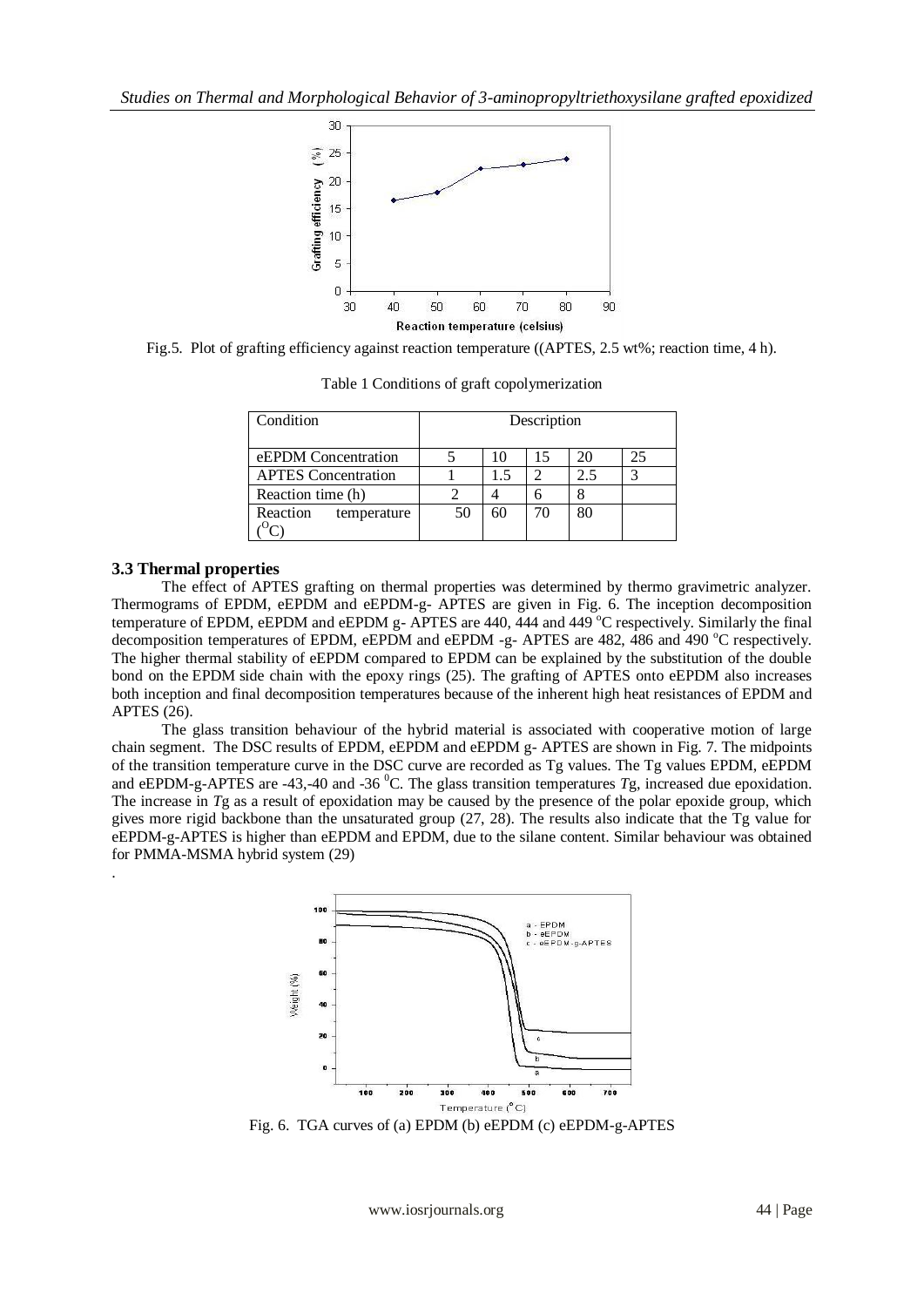

Fig. 7. DSC curves of (a) EPDM (b) eEPDM (c) eEPDM-g-APTES

# **3.4 SEM Analysis**

 The morphological characterization of the films was carried out through SEM analysis. Fig. 8 and 9 shows the SEM photographs of EPDM and eEPDM which indicates a plane and smooth surface with some bigger particles. However, the surface of eEPDM-g-APTES is smoother with some orientations as seen in Fig. 10. The orientation appears on the surface of eEPDM-g-APTES can be probably due to chemical bonding between APTES and eEPDM chains.



Fig. 8. SEM photographs of (a) EPDM (b) eEPDM (c) eEPDM-g-APTES

# **IV. CONCLUSION**

 EEPDM-g-APTES graft copolymer was synthesized in toluene. The following conclusions are made based on the data resulted from different experimental studies. The grafting of APTES onto eEPDM proceeds via aminolysis reaction where the eEPDM polymeric chain covalently bonds with the silane which has been confirmed from FTIR spectra. It was ascertained that the threshold grafting efficiency was maximum at 2.5 wt. % of APTES. The grafting efficiency increases with increase of temperature and eEPDM content. The epoxidation of EPDM as well as grafting of APTES onto eEPDM improve thermal characteristics.